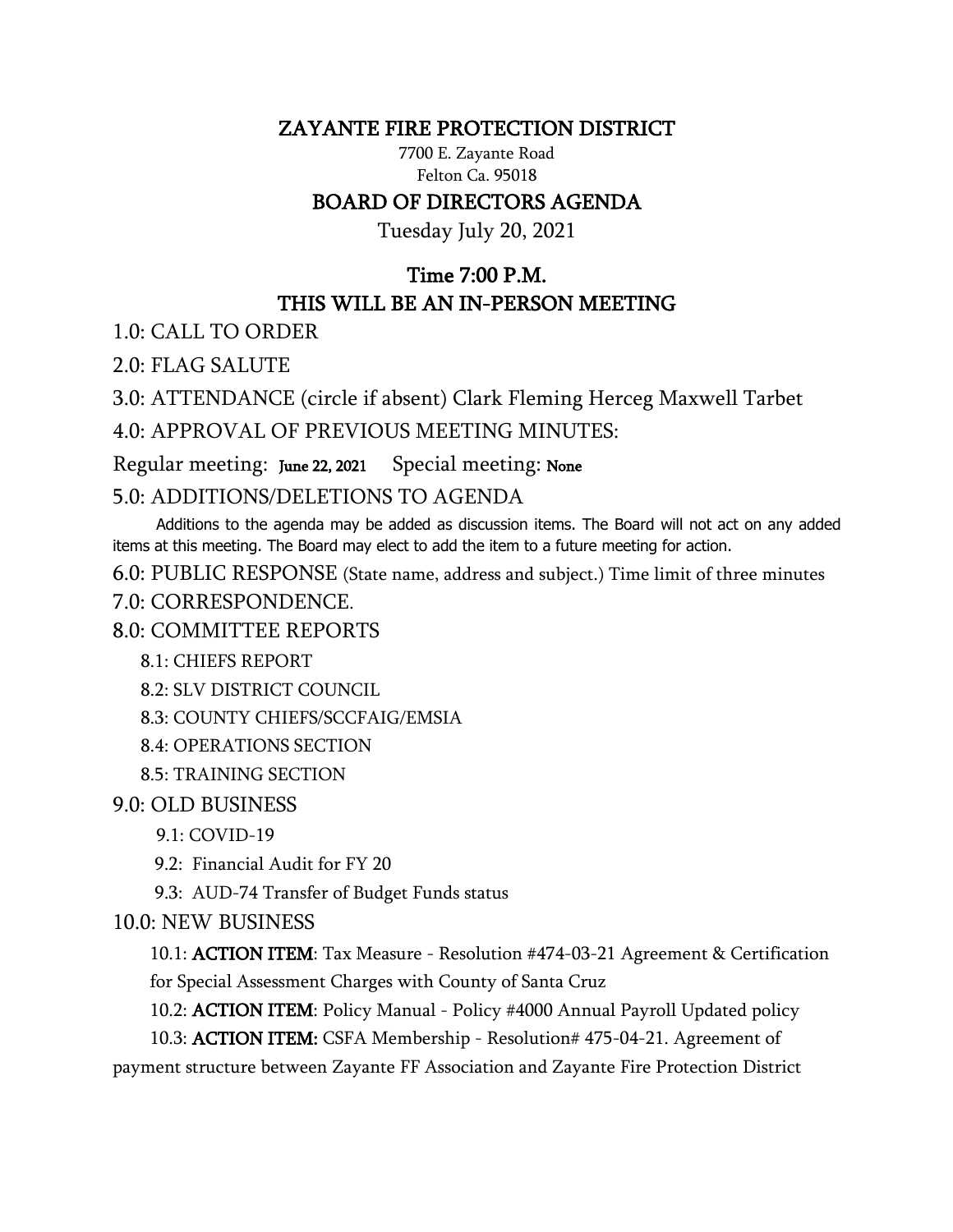## 11.0: POLICY AND PLANNING

11.1: Goals and objectives for 2021

- Emergency Notification System & Know your Zone Campaign
- Deferred Maintenance Items, Stations 1 & 2 (in process)
- Fence replacement Project
- Mobile Radio Grant
- Defensible Space Inspections (new home sales requirement)
- LAFCO Report & Grand Jury CZU Fire Reports

12.0: OTHER BUSINESS (As necessary for the District to perform its functions as required by law) 13.0: BUDGET, BILLS AND PAYROLL

13.1: Approval of bills

13.2: Payroll: Approve pay periods 13 and 14

14.0: PERSONNEL

15.0: Closed Executive Session

15.1: Workers comp file review

15.2: Public Complaint – 255 Zayante School Road

16.0: RE-ADJOURN TO OPEN SESSION TO REPORT ANY ACTION

RESULTING FROM THE CLOSED EXECUTIVE SESSION.

17.0: ADJOURNMENT

NEXT MEETING Aug 17 or 24, 2021